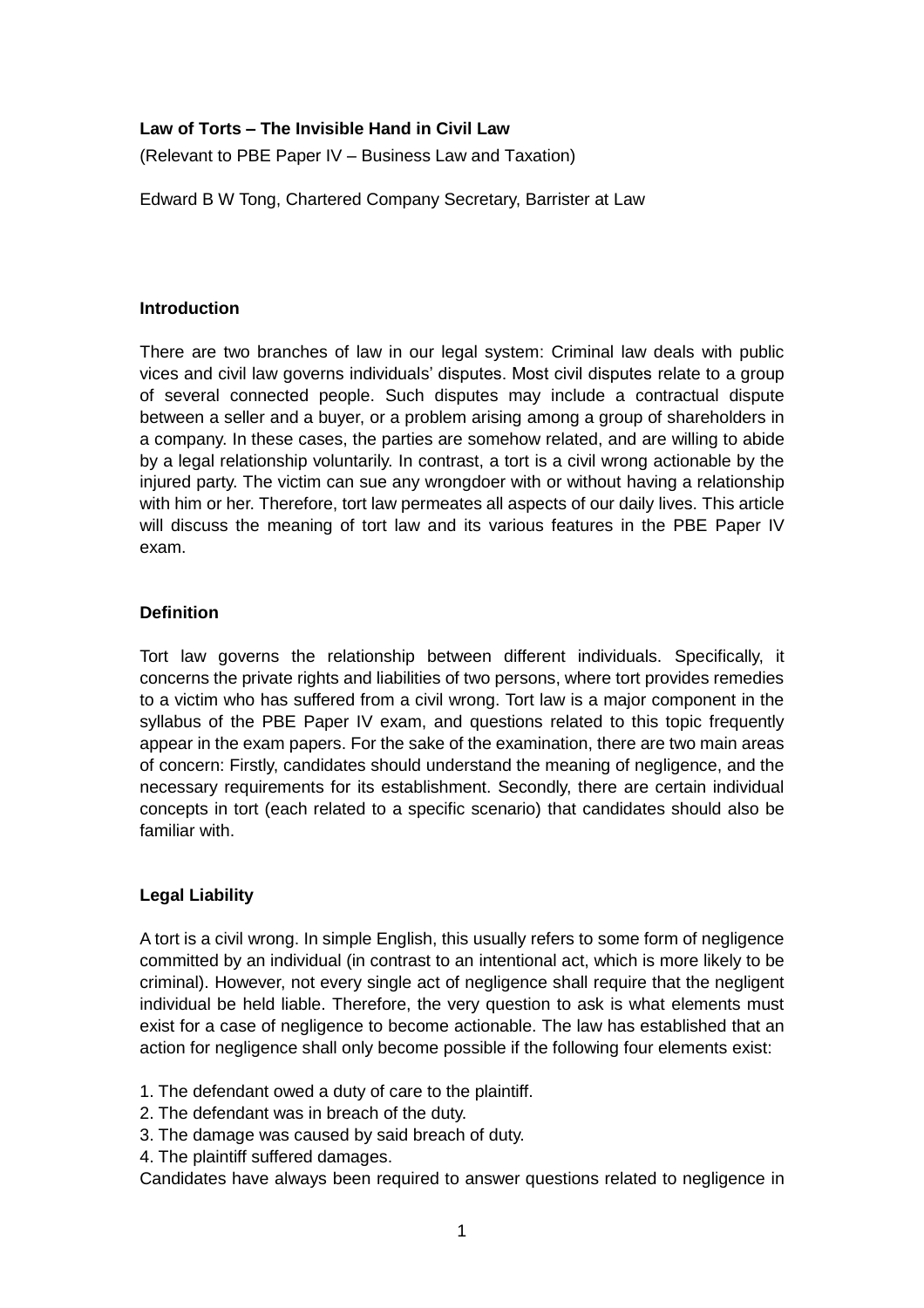past examinations. Usually, there are two types of questions concerning negligence. Firstly, candidates are required to explain this legal concept and to support their explanation with authorities. This type of question is purely narrative in nature and no application is needed. Alternatively, a candidate may instead be given a scenario, and then be required to identify the issues and apply the laws to the facts.

For the first type of question, candidates have to define the meaning of negligence and list out all four elements in establishing a legal liability. This kind of question may appear to be straightforward, because application is not required, and candidates' performance will be directly related to their familiarity with the law. Nevertheless, candidates should read the question carefully, because even for a narrative question, the focus may still be different. For example, candidates may be required to thoroughly explain the four elements. This means providing a full illustration of the relevant laws. On the other hand, candidates may only be required to answer a question related to a specific part of the law or merely to discuss a particular case. A notable example is the case of *Donoghue v Stevenson* (1932). Candidates may also be required simply to discuss a specific case and its implications. Alternatively, candidates may, for example, be required to explain the essential elements of neighbourhood (a concept in duty of care) or the differences between causation in fact and causation in law. Candidates must be very cautious in understanding exactly what the question is asking.

For the second type of question, candidates will be required to identify a problem or a legal issue from a scenario and then to give a suggestion or solution. In such questions the emphasis will usually be on a candidate's ability to identify a hidden problem, so it would be extremely rare that a candidate would have to explain or to state all of the legal points related to negligence. Instead, candidates should think of the relationship between the parties (duty of care), the negligent act (breach of duty) and the background of the incident (causation). Undoubtedly, all of these elements would typically be relevant in resolving a problem of negligence. It may be fine to go through each of these aspects whenever necessary, but candidates are advised to focus on certain specific areas of the law in a fact-based problem.

#### **Specific Concepts in the Law of Torts**

Apart from the main principles, candidates should also pay attention to certain special scenarios (concepts) in tort. These include but are not limited to the thin skull rule, res ipsa loquitur, contributory negligence, pure economic loss and vicarious liability. These concepts concern some special problems in tort where liability cannot be easily resolved by the main principles alone. Candidates are usually required to either define a special term and to quote relevant authorities in supporting their answers, or they will be required to identify a legal issue from a given scenario.

The most notable mistake made in this kind of question is that candidates fail to realize the very nature of the question, because the issues in this kind of question are usually less obvious and sometimes even misleading. This is simply because the given scenarios are very similar to those in other topics, such as company law or employment law, and thus candidates may fail to spot their relevance with tort. The characteristics of each special scenario (concept) are as follows: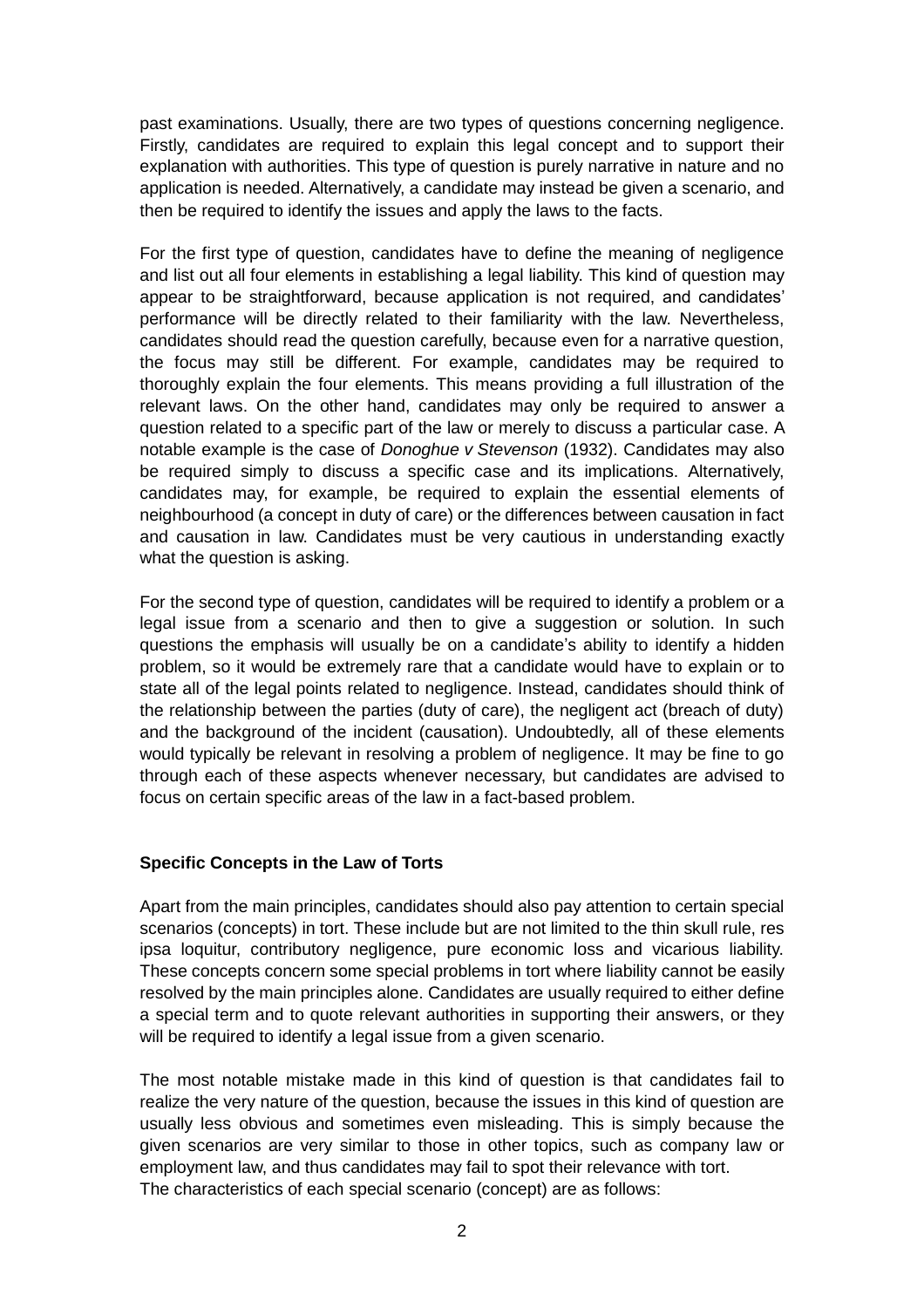*The thin skull rule (egg skull rule)* — This is a special rule in tort, stating that the court will not consider the weakness or infirmities of the plaintiff or his or her property. The problem for most candidates is simply that they do not understand the meaning of the rule at all. In fact, this rule is straightforward and relatively easy to spot. Candidates can score good marks most of the time if they can merely recall its meaning.

**Res ipsa loquitur** — This is a doctrine that refers to an attempt to infer negligence from the very nature of an accident or injury in the absence of direct evidence provided by the defendant. The importance of this doctrine is that an accident must usually satisfy the necessary elements of negligence: duty, breach of duty, causation, and injury. This means that each element must be separately proved. In res ipsa loquitur, the elements of duty of care, breach and causation are inferred from an injury that does not ordinarily occur without negligence (i.e. no strict proof is required). Candidates may be required simply to explain this concept or may be required to apply it to prove the defendant's liability in view of weak or a lack of supporting evidence.

*Contributory negligence* — This doctrine refers to the situation in which the injury suffered by the plaintiff was caused jointly by the plaintiff himself. This means that the plaintiff's fault, which contributed to his own injury, must be taken into account in calculating the damages to be awarded. Again, candidates may be required to explain this concept alone or to solve a problem arising from it. The most common problem is that this concept can be easily mixed up with other similar rules or doctrines. For example, candidates often confuse contributory negligence with employment law. Candidates should be very careful not to adopt this doctrine casually whenever they see that two parties are involved in a case.

*Pure economic loss* — This refers to the financial losses suffered as a result of the negligent act of the defendant, which is not accompanied by any actual or physical damage. This doctrine illustrates the distinction between pure economic loss and consequential economic loss, where the former is highly controversial. Pure economic loss was not recoverable in negligence until the decision in *Hedley Byrne & Co Ltd v Heller & Partners Ltd [1964] AC 465*. Before that, pure economic loss was thought to be irrecoverable. Following the Hedley case, it became possible to recover pure economic loss in cases of negligence; however, the party seeking to be compensated for such loss must demonstrate to the court with a compelling reason. Candidates should be very careful in differentiating pure economic loss (limited and controversial) from consequential economic loss (usually acceptable), and to apply this doctrine only in an obviously justifiable situation.

*Vicarious liability* — This means that an employer is liable for a tort committed by his or her employee if the latter commits the tort in the course of employment. This principle generally includes (i) a wrongful act authorized by the employer; or (ii) an authorized act done in an unauthorized manner. The concept is not difficult to grasp, but similar to the situation with contributory negligence, it can be easily mixed up with employment law. This is understandable, given that this concept is indeed related to employment. Candidates must be very careful to look for hints and information to help them discern between the two. In general, a question on employment law tends to